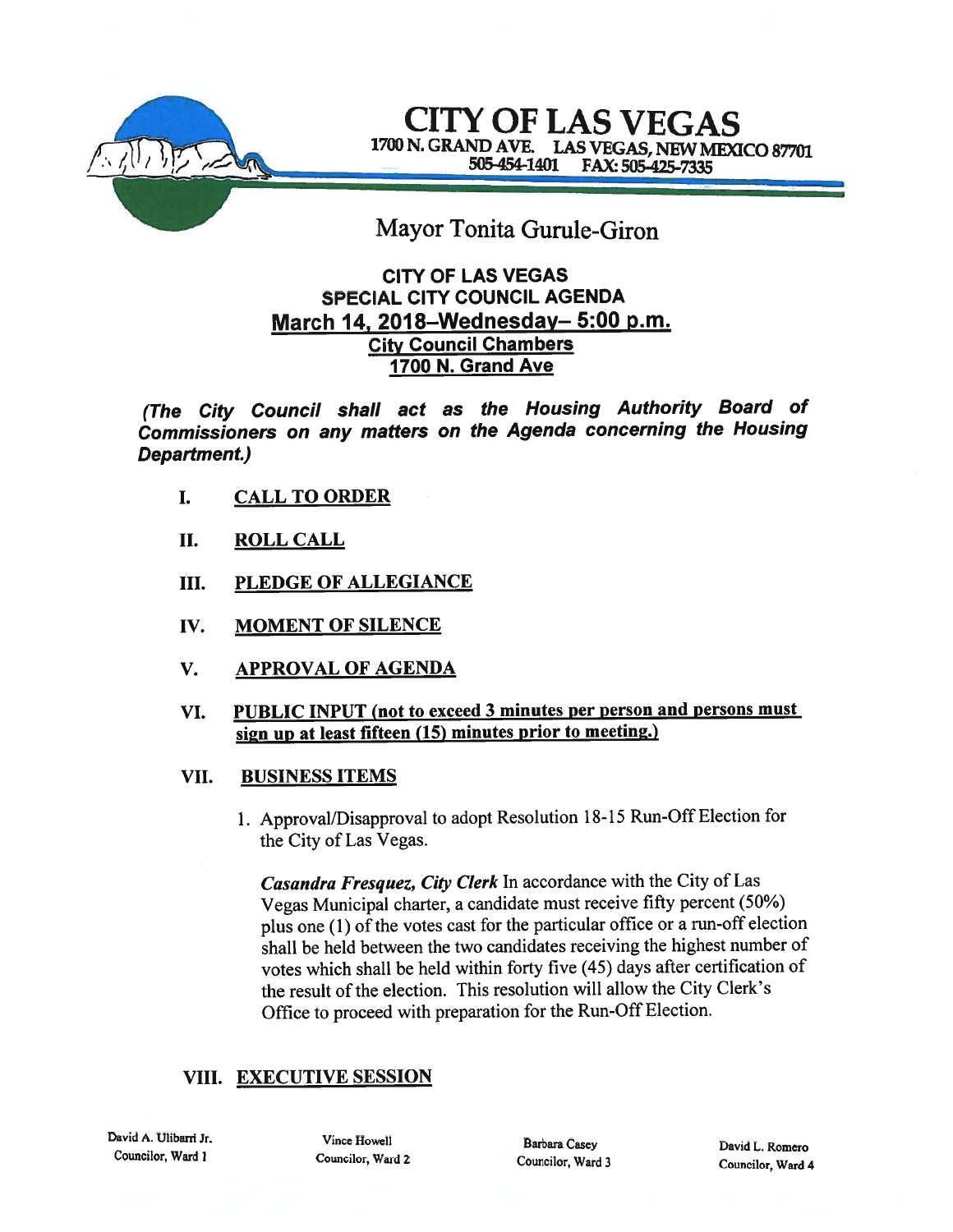THE COUNCIL MAY CONVENE INTO EXECUTIVE SESSION IF SUBJECT MATTER OF ISSUES ARE EXEMPT FROM THE OPEN MEETINGS REQUIREMENT UNDER § (H) OF THE OPEN MEETINGS ACT.

- A. Personnel matters, as permitted by Section 10-15-1 (H) (2) of the New Mexico Open Meetings Act, NMSA 1978.
- B. Matters subject to the attorney client privilege pertaining to threatened or pending litigation in which the City of Las Vegas is or may become <sup>a</sup> participant, as permitted by Section 10-15-1 (H) (7) of the New Mexico Open Meetings Act, NMSA 1978.
- C. Matters pertaining to the discussion of the sale and acquisition of real property, as permitted by Section 10-15-1 (H) (8) of the Open Meetings Act, NMSA 1978.

## IX. ADJOURN

ATTENTION PERSONS WITH DISABILITES: The meeting room and facilities are accessible to persons with mobility disabilities. If you plan to attend the meeting and will need an auxiliary aid or service, please contact the City Clerk's Office prior to the meeting so that arrangements may be made.

ATTENTION PERSONS ATTENDING COUNCIL MEETING: By entering the City Chambers, you consent to photography, audio recording, video recording and its/their use for inclusion on the City of Las Vegas Web-site, and to be televised on Comcast.

NOTE: A final agenda will be posted 72 hours prior to the meeting. Copies of the Agenda may be obtained from City Hall, Office if the City Clerk, 1700 N. Grand Avenue, Las Vegas, N.M 87701.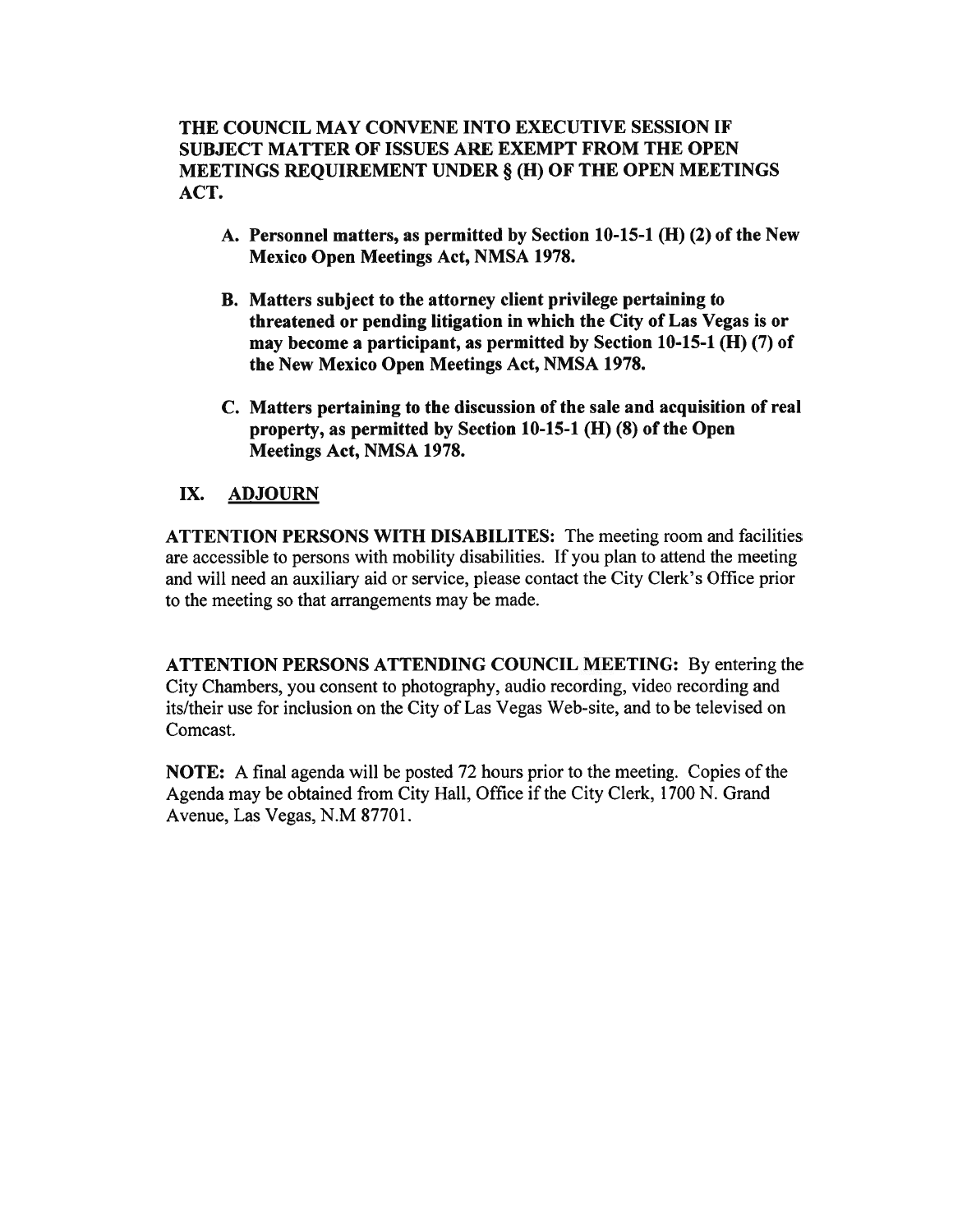# Regular or Special CITY COUNCIL MEETING AGENDA REQUEST

DATE: 3/7/18 DEPT: City Clerk MEETING DATE: 3/14/18

**ITEM/TOPIC: Run Off Election Resolution 18-15.** 

ACTION REQUESTED OF COUNCIL: Approval/Disapproval of Resolution 18-15 Runoff Election for the City of Las Vegas in English and Spanish.

BACKGROUND/RATIONALE: In accordance with the Municipal City Charter, Article VIII, Section 8.01 (F), (G) states that <sup>a</sup> candidate must receive 50% plus one of the votes cast for <sup>a</sup> particular office or <sup>a</sup> subsequent runoff election with the two candidates receiving the highest number of votes will be held within 45 days after certification of the results of the election.

STAFF RECOMMENDATION: It is recommended that Mayor and Council approve Resolution 18-15 in order for the City Clerk to proceed with the preparation for the Runoff Election.

COMMITTEE RECOMMENDATION:

THIS REQUEST FORM MUST BE SUBMITTED TO THE CITY CLERK'S OFFICE NO LATER THAN 5:00 P.M. ON FRIDAY ONE AND A HALF WEEKS PRIOR TO THE CITY COUNCIL MEETING.

**REVIEWED AND APPROVED BY** 

**TONITA GURULE-GIRON** 

MAYOR

ANN MARIE GALLEGOS INTERIM CITY MANAER

 $k$ **SUBMITTER'S SIGN** 

TANA VEGA INTERIM FINANCE DIRECTOR (PROCUREMENT)

CITY ATTORNEY (ALL CONTRACTS, ORDINANCES AND RESOLUTIONS MUST BE REVIEWED)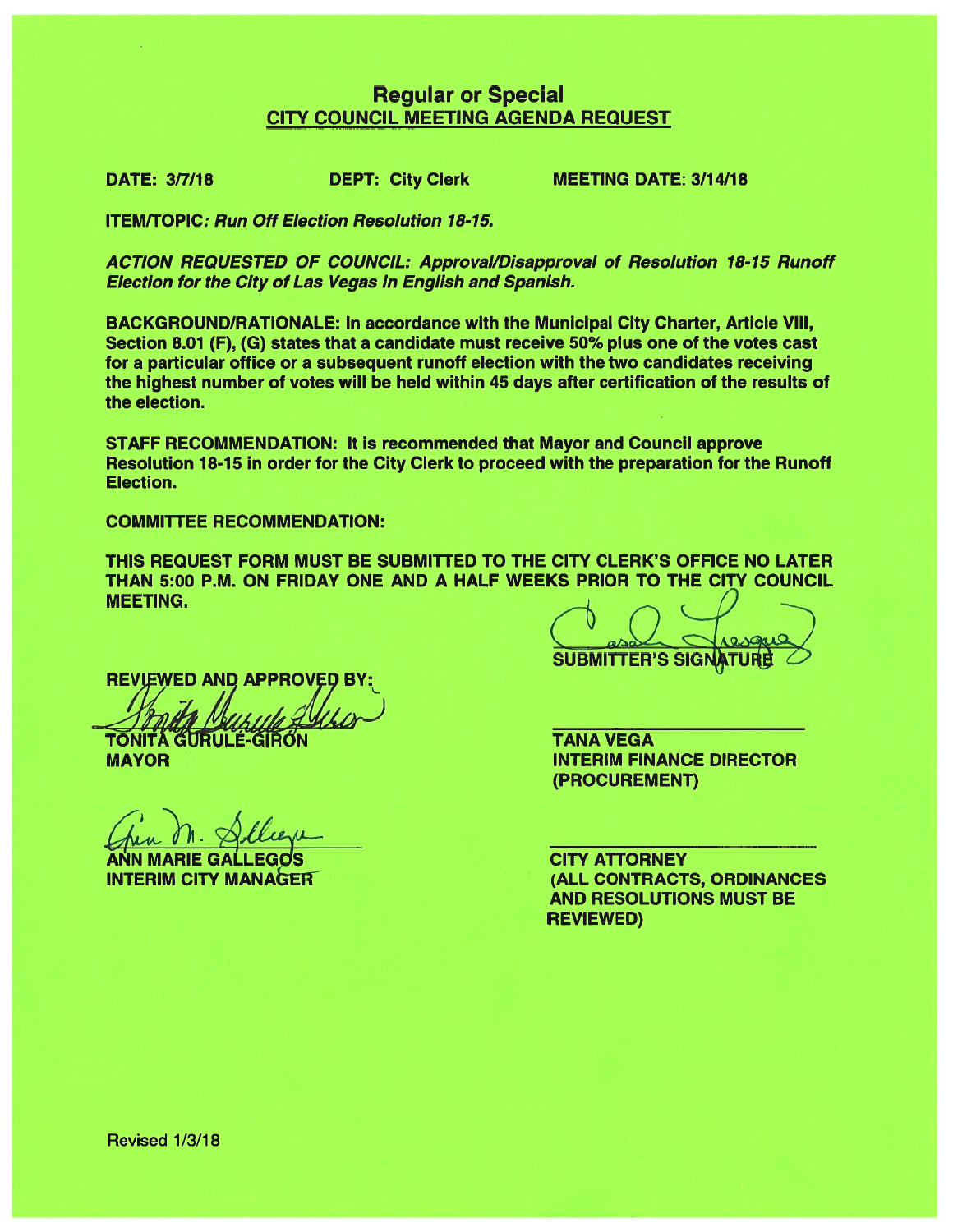#### RESOLUTION NO 18-15

#### RUNOFF ELECTION FOR THE CITY OF LAS VEGAS, NEW MEXICO

WHEREAS, the regular Municipal Election for municipal officers was held March 6, 2018; and

**WHEREAS,** Article VIII, Section  $(F)(G)$  of the City of Las Vegas Charter provides:  $(F)$  The election of all municipal elective offices shall be by <sup>a</sup> simple majority, defined as fifty percent (50%) plus one (1), of the votes cast for the particular offices in question. (G) In the event that no candidate receives <sup>a</sup> majority of the votes cast for that office, <sup>a</sup> subsequent run off election shall be held between the two candidates receiving the highest number of votes. The subsequent run-off election shall be held within 45(forty-five) days after certification of the results of the election; and

WHEREAS, at the Regular Municipal Election held March 6, 2018, the results for the office of Ward 1 Councilor and Ward 4 Councilor were as follows:

| David Ulibarri     | 218 votes | 39.14% |
|--------------------|-----------|--------|
| Oliver L'Esperance | 212 votes | 38.06% |
|                    |           |        |
| Carla D. Benavidez | 216 votes | 36.99% |
| David G. Romero    | 209 votes | 35.79% |

with none of the aforementioned candidates receiving fifty percent (50%) plus one (1) of the votes cast for Ward 1 Councilor and Ward 4 Councilor; and

WHEREAS, to fill the elected office of Ward I Councilor and Ward 4 Councilor, <sup>a</sup> Runoff Election shall be held in accordance with Article VIII, Section G of the City of Las Vegas Charter.

### NOW THEREFORE, BE IT RESOLVED BY THE GOVERNING BODY OF THE CITY OF LAS VEGAS, NEW MEXICO that:

- A. A Runoff Election for the election of Ward I Councilor and Ward 4 Councilor shall be held on Tuesday, April 17, 2018. Polls will open at 7:00 A.M and close at 7:00 P.M.
- B. At the Runoff Election, one person shall be elected to fill the office of Ward 1 Councilor, for <sup>a</sup> four-year term.
- C. At the Runoff Election, one person shall be elected to fill the office of Ward 4 Councilor, for <sup>a</sup> four-year term.
- D. The following location will be designated as polling places for the conduct of the runoff election:
	- 1. West Las Vegas "Gillie Lopez" Gymnasium, 157 Moreno Street
	- 2. Robertson High School Michael Marr Gymnasium, 1284 4<sup>th</sup> Street

 $\mathcal{L}$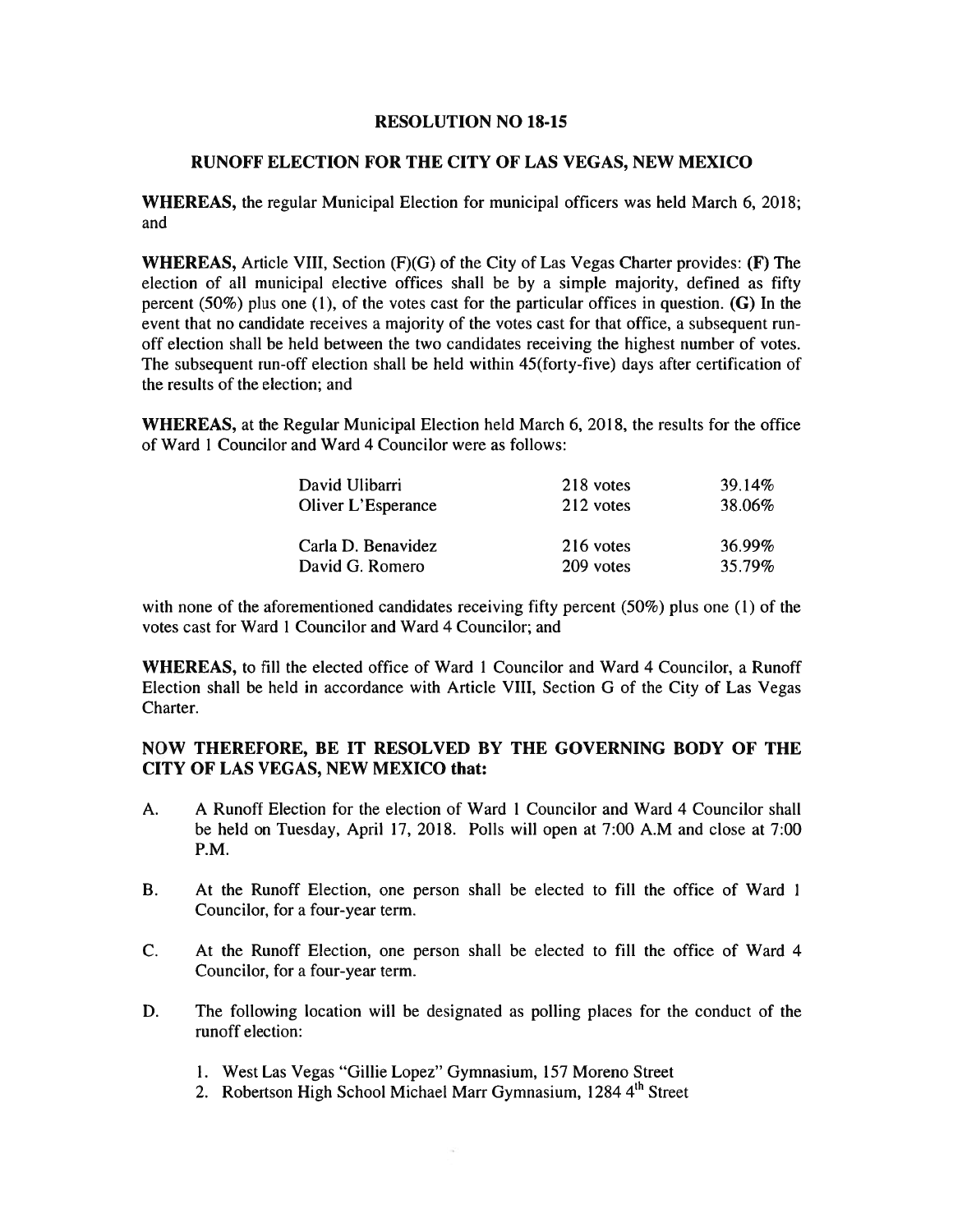D. Absentee Voting. Applications for absentee ballots may be obtained only from the office of the Municipal Clerk. All applications for an absentee ballot must be completed and accepted by the Municipal Clerk prior to 5:00 p.m., April 13, 2018. After 5:00 p.m. on April 13, 2018, all unused absentee ballots will be publicly destroyed by the Municipal Clerk. The Municipal Clerk will accep<sup>t</sup> completed absentee ballots delivered by mail, or in person by the voter casting the absentee ballot, by <sup>a</sup> member of the voters' immediate family, or the caregiver of the voter, until 7:00 p.m. on April 17, 2018.

Absentee ballots may be marked in person in the office of the Municipal Clerk during regular hours and days of business, beginning on Monday April 2, 2018.

Early Voting. Early Voting on paper ballots counted by electronic vote tabulator will be conducted in the office of the Municipal Clerk during regular hours and days of business, beginning on Monday, April 2, 2018.

- E. Persons who are not registered to vote and desire to vote at the runoff election must register with the San Miguel County Clerk not later than Friday March 30, 2018 at 5:00 p.m., the date on which the County Clerk will close registration books.
- F. The casting of votes by qualified electors shall be recorded on electronic tabulators.

## ADOPTED AND APPROVED THIS lav of the law of the same of  $\sim$  2018.

Mayor Tonita Gurulé-Girón

ATTEST

Casandra Fresquez, City Clerk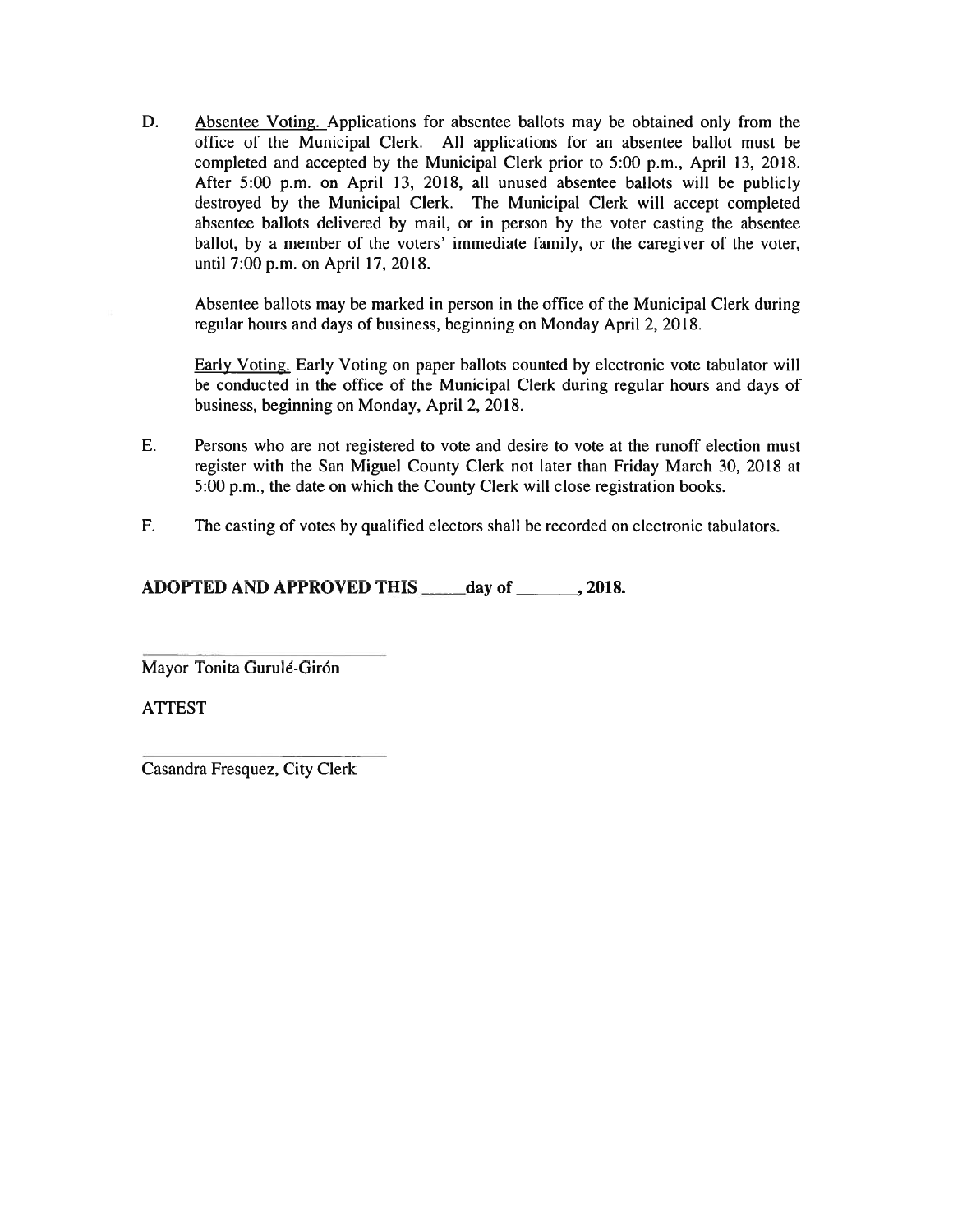#### RESOLUCIÓN NO 18-15

#### VUELTA A LA CIUDAD DE LAS VEGAS, NUEVO MEXICO

Considerando que, las elecciones municipales de regular para los funcionarios municipales se celebró <sup>06</sup> de Marzo de 2018; <sup>y</sup>

Considerando que, Artículo VIII, sección de  $(F)(G)$  de la ciudad de Las Vegas Carta ofrece:  $(F)$ la elección de todos los cargos electivos municipales deberá ser por mayoría simple, definida como el cincuenta por ciento (50%) más uno (1), de los votos emitidos para las oficinas particulares en cuestión.  $(G)$  en caso de que ningún candidato recibe una mayoría de los votos emitidos para Ia Oficina, una elección de desempate posterior se celebrará entre los dos candidatos que reciban el mayor número de votos. La elección de desempate posterior se celebrarán dentro de 45(forty-five) días después de la certificación de los resultados de la elección; <sup>y</sup>

Considerando que, en la elección Municipal ordinario celebrado el 06 de Marzo de 2018, los resultados para concejal de Ward 1 and Ward 4 fueron los siguientes:

| David Ulibarri     | 218 votos | 39.14% |
|--------------------|-----------|--------|
| Oliver L'Esperance | 212 votos | 38.06% |
| Carla D. Benavidez | 216 votos | 36.99% |
| David G. Romero    | 209 votos | 35.79% |

con ninguno de los candidatos mencionados recibir cincuenta por ciento (50%) más uno (I) de los votos para concejal de Ward <sup>I</sup> <sup>y</sup> Ward 4; <sup>y</sup>

Considerando que, para Ilenar el cargo elegido concejal de Ward <sup>I</sup> <sup>y</sup> Ward 4, se celebrará una elección de desempate de conformidad con el artículo VIII, sección g de la ciudad de Las Vegas Carta.

Por eso ahora, ser, resuelto por la administración cuerpo de THE ciudad de LAS VEGAS, Nuevo México que:

- A. un vuelta para la elección de Consejal de Ward <sup>1</sup> <sup>y</sup> Ward 4, se reunirá en Martes, <sup>17</sup> de abril de 2018. Las encuestas serán abiertas <sup>a</sup> las 7:00 <sup>y</sup> cerrar <sup>a</sup> las 19:00
- B. en las elecciones de segunda vuelta, se elegirá una persona para ocupar la Oficina del Consejero de Ward 1, para un mandato de cuatro años.
- C. en las elecciones de segunda vuelta, se elegira una persona para ocupar Ia Oficina del Consejero de Ward 4, para un mandato de cuatro años.
- D. las siguientes ubicaciones están designadas como lugares para la realización de las elecciones de segunda vuelta de votación:

1. Escuela Secundaria de Las Vegas Oeste gimnasio de Gillie Lopez, calle 157 Moreno.